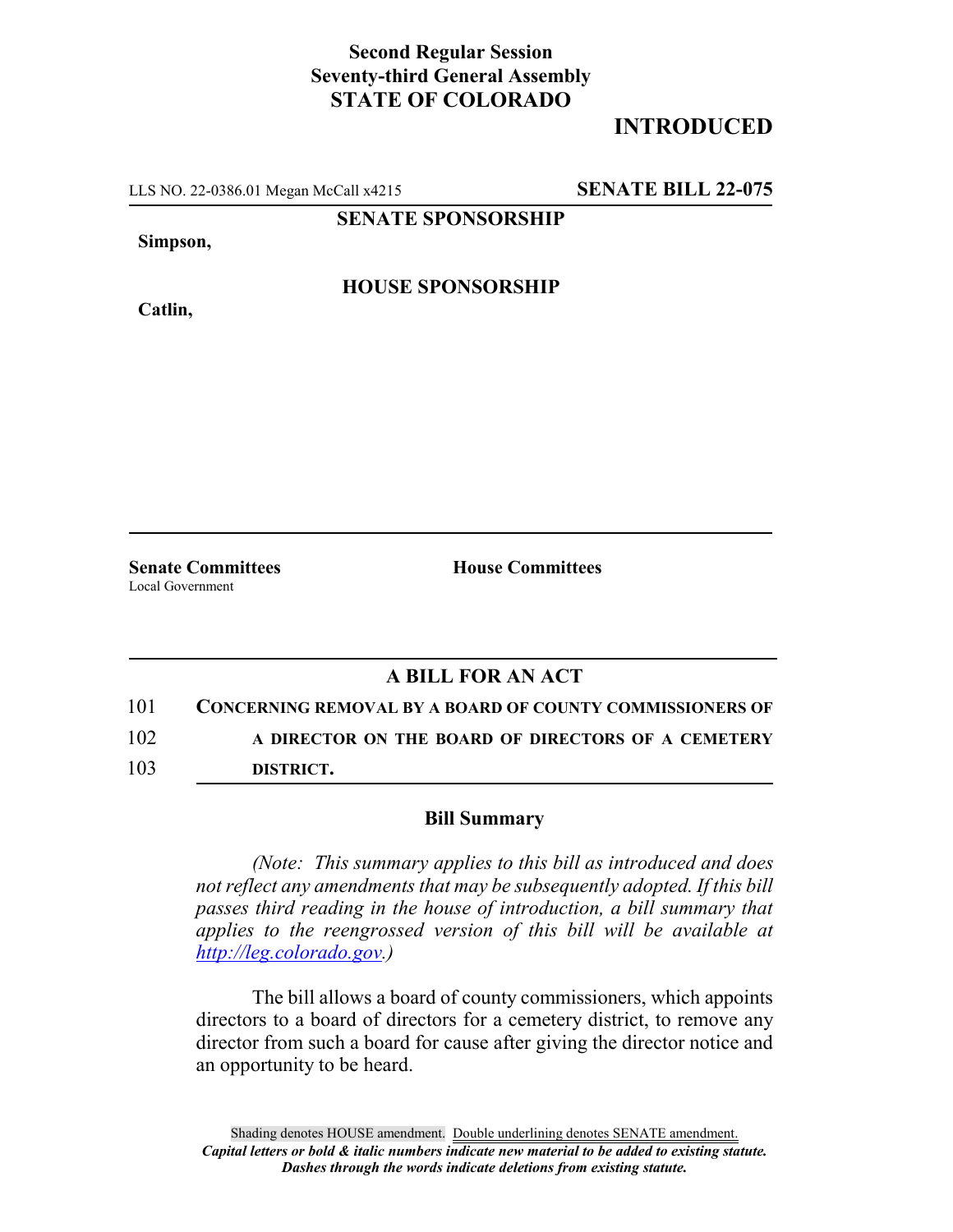1 *Be it enacted by the General Assembly of the State of Colorado:*

2 **SECTION 1.** In Colorado Revised Statutes, **amend** 30-20-803 as 3 follows:

4 **30-20-803. Board of directors - meetings.** (1) Immediately after 5 the creation of such A cemetery district, the board of county 6 commissioners shall appoint a board of directors for said THE cemetery 7 district, consisting of the three members recommended in the petition 8 filed with the board of county commissioners. One of such THE members 9 shall hold his THE office for two years, one for four years, and one for six 10 years. Thereafter the term of office shall be FOR EACH DIRECTOR IS six 11 years. Vacancies in the board of directors shall be filled by the board of 12 county commissioners. THE BOARD OF COUNTY COMMISSIONERS MAY 13 REMOVE ANY DIRECTOR FOR CAUSE, BUT ONLY AFTER THE DIRECTOR IS 14 GIVEN NOTICE AND AN OPPORTUNITY TO BE HEARD BEFORE THE BOARD OF 15 COUNTY COMMISSIONERS AT A PUBLIC HEARING.

16 (2) All special and regular meetings of the board of directors shall 17 MUST be held at locations which THAT are within the boundaries of the 18 cemetery district or which THAT are within the boundaries of any county 19 in which the cemetery district is located, in whole or in part, or in any 20 county so long as the meeting location does not exceed twenty miles from 21 the district boundaries. The provisions of this section SUBSECTION (2) 22 governing the location of meetings may be waived only if the proposed 23 change of location of a meeting of the board appears on the agenda of a 24 regular or special meeting of the board and if a resolution is adopted by 25 the board stating the reason for which a meeting of the board is to be held 26 in a location other than under the provisions of this section SUBSECTION